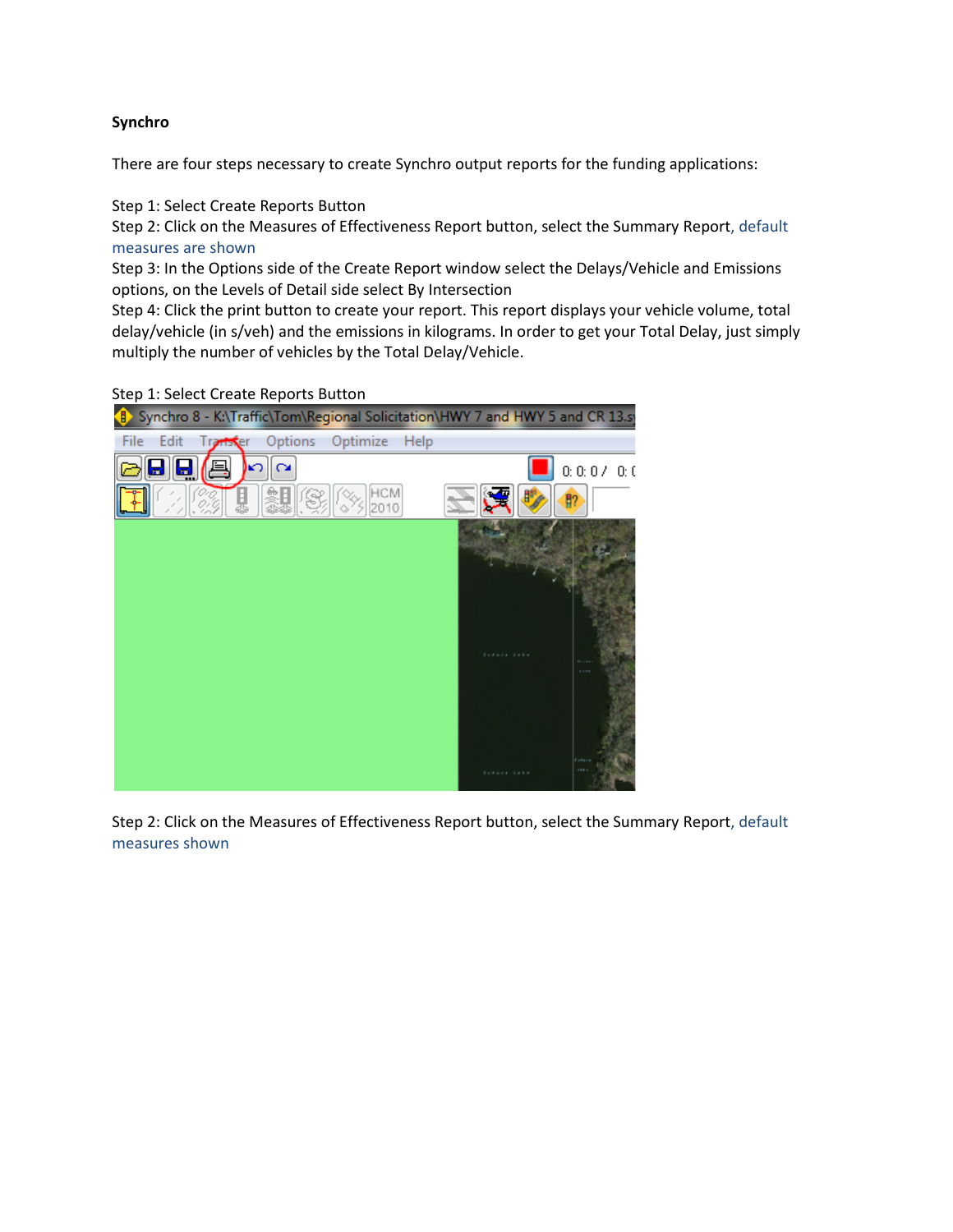|  | <b>Create Report</b>                                                                                                                                                                                                                                                                                                                                    |                                                                                                                                                                                                                                                                                            |                                                                                                                                              | $\boldsymbol{\mathsf{Z}}$                 |  |
|--|---------------------------------------------------------------------------------------------------------------------------------------------------------------------------------------------------------------------------------------------------------------------------------------------------------------------------------------------------------|--------------------------------------------------------------------------------------------------------------------------------------------------------------------------------------------------------------------------------------------------------------------------------------------|----------------------------------------------------------------------------------------------------------------------------------------------|-------------------------------------------|--|
|  | Select Reports<br>▷ HCM 2010 Roundabout<br>▲<br><b>D</b> - HCM 2010 AWSC<br>⊳ HCM 2010 TWSC<br>$\triangleright$ - Phases<br>$\triangleright$ - Actuated<br>Measures of Effectiveness<br>$\sim$ Summary<br><sup>i</sup> Detail<br>Ξ<br>Multi File Comparisons<br>$\triangleright$ .<br>$\triangleright$ $\cdot$ Other<br>m,<br>Use CTRL for multi-select | Options<br>Measure(s) of Effectiveness<br>Control Delay / Vehicles<br>Queue Delay / Vehicle<br>Delays / Vehicles<br><b>Total Delays</b><br>Stops / Vehicle<br><b>Total Stops</b><br>Avg Speed<br><b>Fuel Consumption</b><br>Emissions<br><b>Unserved Vehicles</b><br>Dilemma Zone Vehicles | Level(s) Of Detail<br>By Lane Group<br>By Approach<br>By Intersection<br><b>By Arterial</b><br>Network/Zone Total<br>Arterial(s) to Evaluate |                                           |  |
|  | Graphics<br>Header<br>$S$ cope<br>Single Intersection<br>⊙<br>◯ Zone<br>C Entire Network                                                                                                                                                                                                                                                                | Defaults<br>▼                                                                                                                                                                                                                                                                              | Save Text                                                                                                                                    | Print<br>Preview<br>Print Setup<br>Cancel |  |

Step 3: In the Options side of the Create Report window select the Delays/Vehicle and Emissions options, on the Levels of Detail side select By Intersection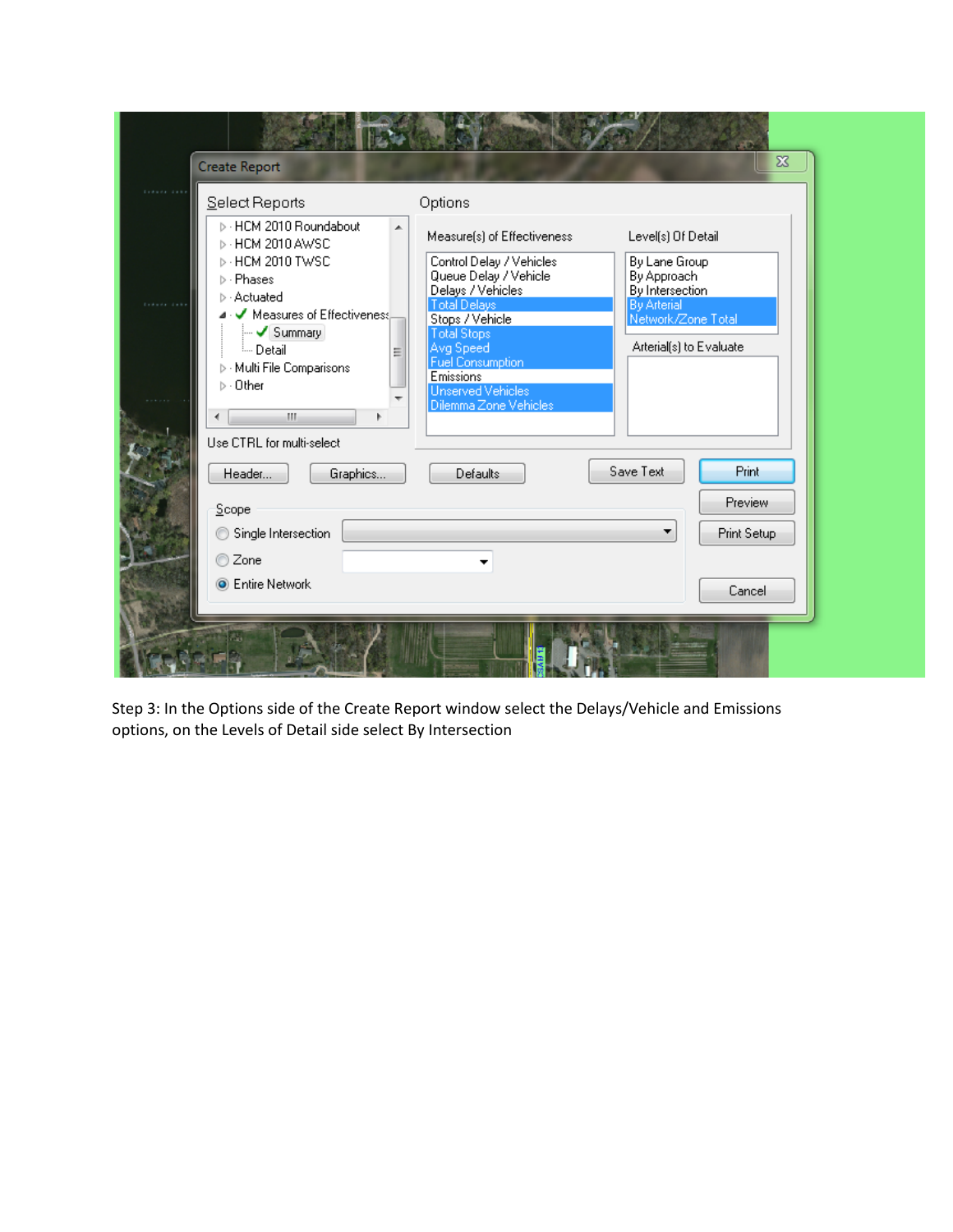| Intersection<br>Measure(s) of Effectiveness<br>Level(s) Of Detail<br>$\triangleright$ $\cdot$ HCM 2000<br>▷ HCM 2010 Signalized<br>Control Delay / Vehicles<br>By Lane Group                                                                                                                                                                                                                                                                                                                                                                                                             |             |  |
|------------------------------------------------------------------------------------------------------------------------------------------------------------------------------------------------------------------------------------------------------------------------------------------------------------------------------------------------------------------------------------------------------------------------------------------------------------------------------------------------------------------------------------------------------------------------------------------|-------------|--|
| Queue Delay / Vehicle<br>By Approach<br>▷ HCM 2010 Roundabout<br>Delays / Vehicles<br>By Intersection<br>Ξ<br>⊳ HCM 2010 AWSC<br><b>Total Delays</b><br>By Arterial<br><b>Detects</b> dealer<br>⊳ HCM 2010 TWSC<br>Network/Zone Total<br>Stops / Vehicle<br><b>D</b> - Phases<br><b>Total Stops</b><br>Arterial(s) to Evaluate<br>Avg Speed<br><b>D</b> - Actuated<br><b>Fuel Consumption</b><br>⊿ Measures of Effectiveness<br><b>Emissions</b><br>$\overline{\phantom{a}}$ Summary<br>Unserved Vehicles<br><b>Employees</b><br>Dilemma Zone Vehicles<br>m<br>Use CTRL for multi-select |             |  |
| Save Text<br>Graphics<br>Defaults<br>Header                                                                                                                                                                                                                                                                                                                                                                                                                                                                                                                                              | Print       |  |
| Scope                                                                                                                                                                                                                                                                                                                                                                                                                                                                                                                                                                                    | Preview     |  |
| Single Intersection                                                                                                                                                                                                                                                                                                                                                                                                                                                                                                                                                                      | Print Setup |  |
| © Zone                                                                                                                                                                                                                                                                                                                                                                                                                                                                                                                                                                                   |             |  |
| <b>O</b> Entire Network                                                                                                                                                                                                                                                                                                                                                                                                                                                                                                                                                                  | Cancel      |  |

Step 4: Click the print button to create your report. This report displays your vehicle volume, total delay/vehicle (in s/veh) and the emissions in kilograms. In order to get your Total Delay (in seconds), just simply multiply the number of vehicles by the Total Delay/Vehicle.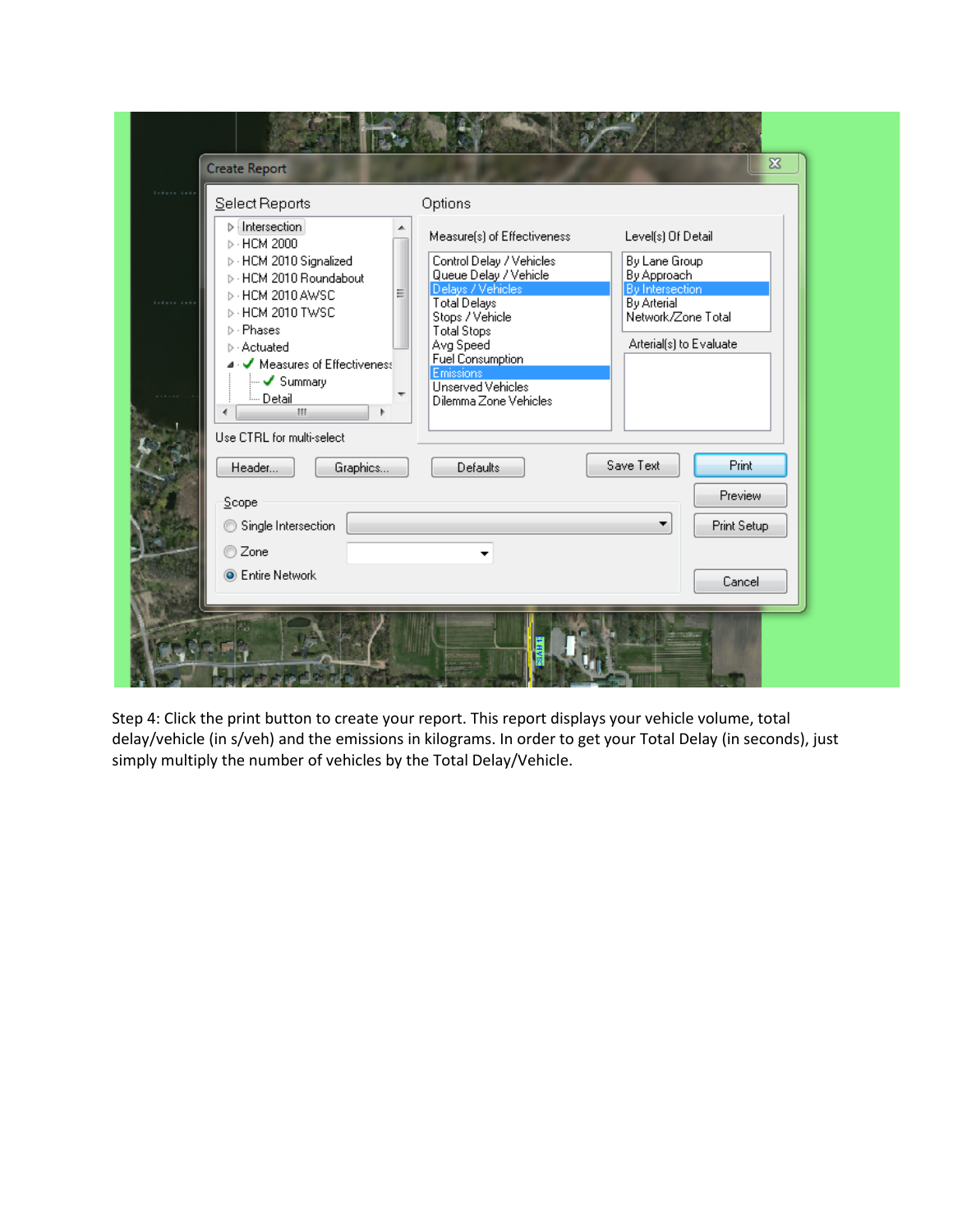#### **Measures of Effectiveness**

#### 3: CSAH 13/Smithtown Rd & Hwy 7

| <b>Direction</b>        | All  |
|-------------------------|------|
| Volume (vph)            | 1864 |
| Total Delay / Veh (s/v) | 45   |
| CO Emissions (kg)       | 3.55 |
| NOx Emissions (kg)      | 0.69 |
| VOC Emissions (kg)      | 0.82 |

10/23/2014

#### 8: CSAH 13 & Hwy 5

| <b>Direction</b>        | All  |
|-------------------------|------|
| Volume (vph)            | 2173 |
| Total Delay / Veh (s/v) | 22   |
| CO Emissions (kg)       | 3.14 |
| NOx Emissions (kg)      | 0.61 |
| VOC Emissions (kg)      | 0.73 |

### **Roundabouts**

Synchro can produce emissions for roundabouts. You need to run the model through SimTraffic (the microsimulation module for Synchro) first. At least 10 runs as SimTraffic is a microsimulation model. Then, when you create a report, under performance report look under other. There you will find fuel consumption, fuel efficiency, and emissions (among others). Make sure they are checked with a green checkmark (hold down the CTRL key to check multiple options. If you don't, checking another item will uncheck any items already marked). The emissions SimTraffic will report are HC, CO, and NOx (all in grams). Attached is a sample Synchro file and report for a roundabout. Synchro 11 is needed.